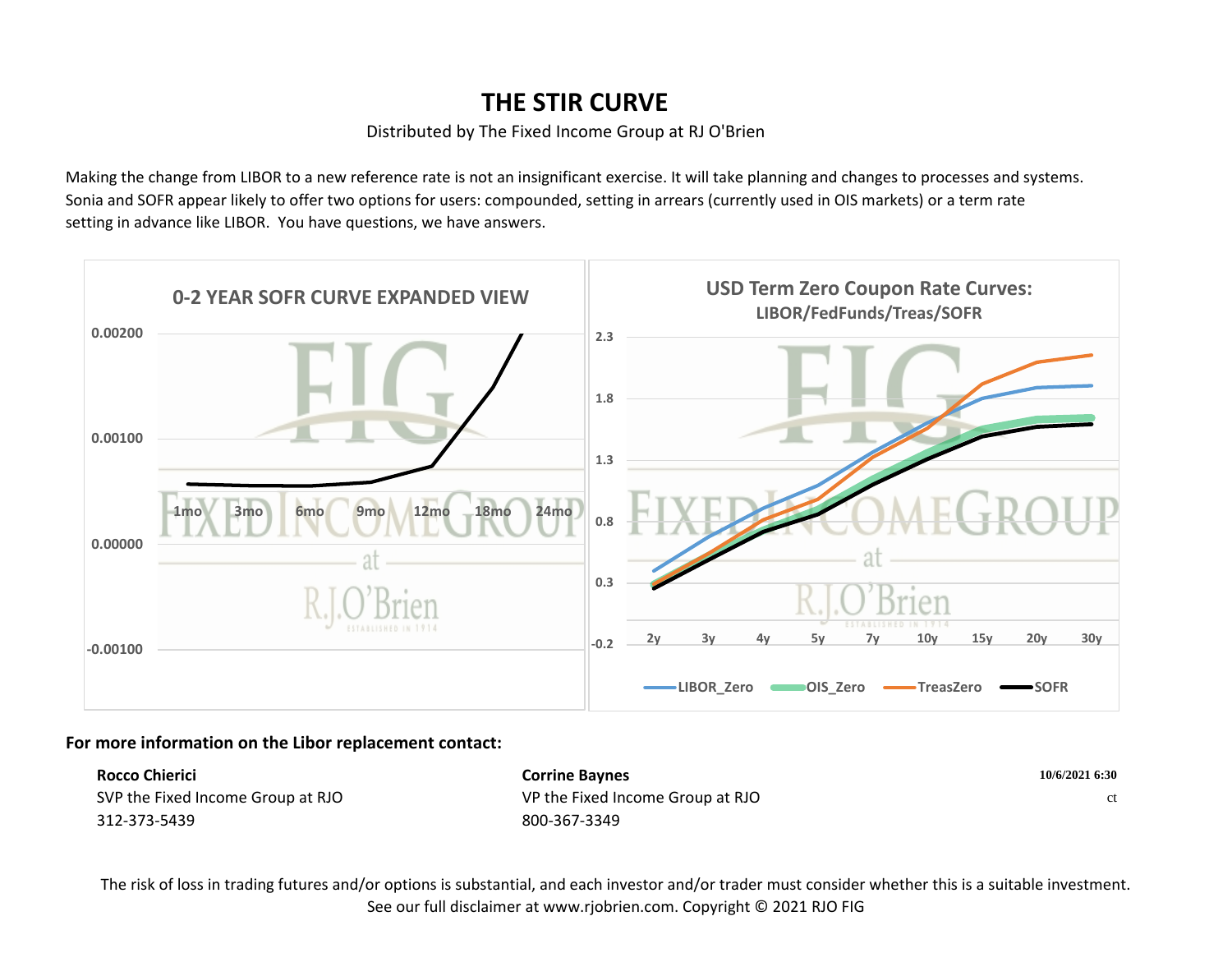| 10/6/2021 6:30 |  |
|----------------|--|
|----------------|--|

| <b>Term SOFR from 1-day Returns</b>            |                 |                 |                                            |             |                  |            |  |
|------------------------------------------------|-----------------|-----------------|--------------------------------------------|-------------|------------------|------------|--|
| 0.05719%                                       | 0.05580%        | 0.05545%        | 0.05899%                                   | 0.07430%    | 0.14902%         | 0.25747%   |  |
| 1.000049251                                    | 1.00014259      | 1.00028032      | 1.00044733                                 | 1.000753363 | 1.002264352      | 1.005221   |  |
| 1 <sub>mo</sub>                                | 3 <sub>mo</sub> | 6 <sub>mo</sub> | 9 <sub>mo</sub>                            | 12mo        | 18 <sub>mo</sub> | 24mo       |  |
| 10/6/2021                                      | 10/6/2021       | 10/6/2021       | 10/6/2021                                  | 10/6/2021   | 10/6/2021        | 10/6/2021  |  |
| 11/5/2021                                      | 1/5/2022        | 4/5/2022        | 7/5/2022                                   | 10/5/2022   | 4/5/2023         | 10/5/2023  |  |
| 31                                             | 92              | 182             | 273                                        | 365         | 547              | 730        |  |
|                                                |                 |                 |                                            |             |                  |            |  |
|                                                |                 |                 | <b>Term SOFR+Credit from 1-day Returns</b> |             |                  |            |  |
| 0.60774%                                       | 0.60497%        | 0.60294%        | 0.60732%                                   | 0.62289%    | 0.69884%         | 0.80954%   |  |
| 1.000523332                                    | 1.001546041     | 1.00304821      | 1.004605544                                | 1.006315384 | 1.010618455      | 1.01641559 |  |
| 1 <sub>mo</sub>                                | 3 <sub>mo</sub> | 6 <sub>mo</sub> | 9 <sub>mo</sub>                            | 12mo        | 18 <sub>mo</sub> | 24mo       |  |
| 10/6/2021                                      | 10/6/2021       | 10/6/2021       | 10/6/2021                                  | 10/6/2021   | 10/6/2021        | 10/6/2021  |  |
| 11/5/2021                                      | 1/5/2022        | 4/5/2022        | 7/5/2022                                   | 10/5/2022   | 4/5/2023         | 10/5/2023  |  |
| 31                                             | 92              | 182             | 273                                        | 365         | 547              | 730        |  |
| <b>Term AMERIBOR from 1-day Returns</b>        |                 |                 |                                            |             |                  |            |  |
| 0.09576%                                       | 0.09362%        | 0.09367%        | 0.09414%                                   | 0.09439%    |                  |            |  |
| 1.0000825                                      | 1.0002393       | 1.0004735       | 1.0007139                                  | 1.0009570   |                  |            |  |
| 1 <sub>mo</sub>                                | 3 <sub>mo</sub> | 6 <sub>mo</sub> | 9 <sub>mo</sub>                            | 12mo        |                  |            |  |
| 10/1/2021                                      | 10/1/2021       | 10/1/2021       | 10/1/2021                                  | 10/1/2021   |                  |            |  |
| 10/31/2021                                     | 12/31/2021      | 3/31/2022       | 6/30/2022                                  | 9/30/2022   |                  |            |  |
| 31                                             | 92              | 182             | 273                                        | 365         |                  |            |  |
| <b>Term AMERIBOR+Credit from 1-day Returns</b> |                 |                 |                                            |             |                  |            |  |
| 0.64145%                                       | 0.63931%        | 0.63935%        | 0.63983%                                   | 0.64008%    |                  |            |  |
| 1.0000825                                      | 1.0002393       | 1.0004735       | 1.0007139                                  | 1.0009570   |                  |            |  |
| 1 <sub>mo</sub>                                | 3 <sub>mo</sub> | 6 <sub>mo</sub> | 9 <sub>mo</sub>                            | 12mo        |                  |            |  |
| 10/1/2021                                      | 10/1/2021       | 10/1/2021       | 10/1/2021                                  | 10/1/2021   |                  |            |  |
| 10/31/2021                                     | 12/31/2021      | 3/31/2022       | 6/30/2022                                  | 9/30/2022   |                  |            |  |
| 31                                             | 92              | 182             | 273                                        | 365         |                  |            |  |

The risk of loss in trading futures and/or options is substantial, and each investor and/or trader must consider whether this is a suitable investment. See our full disclaimer at www.rjobrien.com. Copyright © 2021 RJO FIG